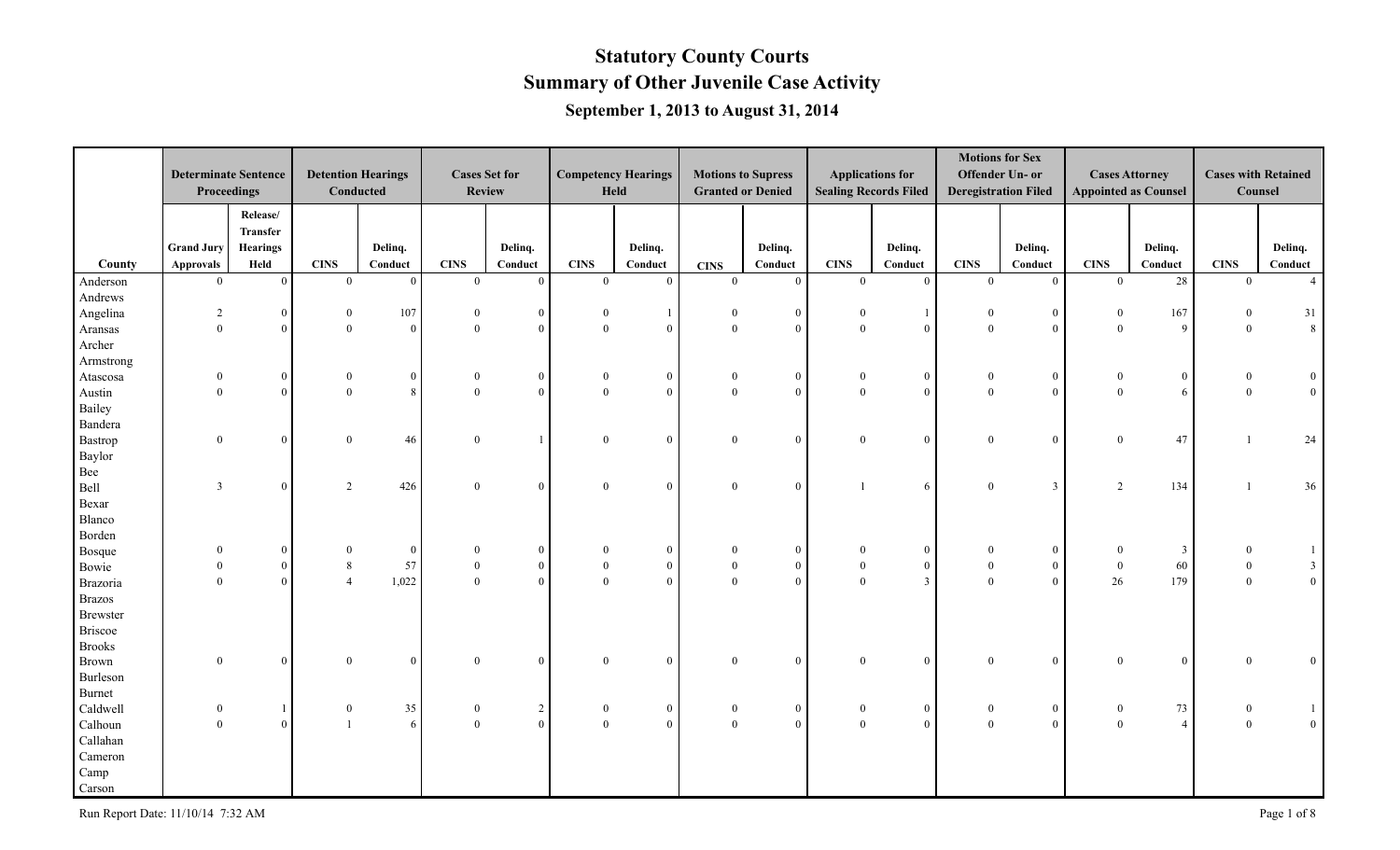|               | <b>Determinate Sentence</b><br>Proceedings |                         |                  | <b>Detention Hearings</b><br><b>Conducted</b> |                          | <b>Cases Set for</b><br><b>Review</b> |                | <b>Competency Hearings</b><br>Held |                                    | <b>Motions to Supress</b><br><b>Granted or Denied</b> |                          | <b>Applications for</b><br><b>Sealing Records Filed</b> |                            | <b>Motions for Sex</b><br>Offender Un- or<br><b>Deregistration Filed</b> |                                    | <b>Cases Attorney</b><br><b>Appointed as Counsel</b> | <b>Cases with Retained</b><br>Counsel |                    |
|---------------|--------------------------------------------|-------------------------|------------------|-----------------------------------------------|--------------------------|---------------------------------------|----------------|------------------------------------|------------------------------------|-------------------------------------------------------|--------------------------|---------------------------------------------------------|----------------------------|--------------------------------------------------------------------------|------------------------------------|------------------------------------------------------|---------------------------------------|--------------------|
|               |                                            | Release/<br>Transfer    |                  |                                               |                          |                                       |                |                                    |                                    |                                                       |                          |                                                         |                            |                                                                          |                                    |                                                      |                                       |                    |
| County        | <b>Grand Jury</b><br><b>Approvals</b>      | <b>Hearings</b><br>Held | <b>CINS</b>      | Delinq.<br>Conduct                            | <b>CINS</b>              | Delinq.<br>Conduct                    | <b>CINS</b>    | Delinq.<br>Conduct                 |                                    | Delinq.<br>Conduct                                    | <b>CINS</b>              | Delinq.<br>Conduct                                      | <b>CINS</b>                | Delinq.<br>Conduct                                                       | <b>CINS</b>                        | Delinq.<br>Conduct                                   | <b>CINS</b>                           | Delinq.<br>Conduct |
| Cass          | $\overline{0}$                             | $\mathbf{0}$            | $\mathbf{0}$     | $\vert 0 \vert$                               | $\overline{0}$           | $\overline{0}$                        | $\theta$       | $\theta$                           | <b>CINS</b><br>$\overline{0}$      | $\theta$                                              | $\overline{0}$           | $\overline{0}$                                          | $\theta$                   | $\mathbf{0}$                                                             | $\mathbf{0}$                       | $\overline{2}$                                       | $\overline{0}$                        | $\overline{2}$     |
| Castro        |                                            |                         |                  |                                               |                          |                                       |                |                                    |                                    |                                                       |                          |                                                         |                            |                                                                          |                                    |                                                      |                                       |                    |
| Chambers      |                                            |                         |                  |                                               |                          |                                       |                |                                    |                                    |                                                       |                          |                                                         |                            |                                                                          |                                    |                                                      |                                       |                    |
|               | $\overline{0}$                             | $\mathbf{0}$            | $\overline{0}$   | $\theta$                                      | $\mathbf{0}$             | $\overline{0}$                        | $\mathbf{0}$   | $\mathbf{0}$                       | $\boldsymbol{0}$                   | $\theta$                                              | $\mathbf{0}$             | $\overline{0}$                                          | $\overline{0}$             | $\mathbf{0}$                                                             | $\boldsymbol{0}$                   | $\overline{0}$                                       | $\overline{0}$                        | $\mathbf{0}$       |
| Cherokee      |                                            |                         |                  |                                               |                          |                                       |                |                                    |                                    |                                                       |                          |                                                         |                            |                                                                          |                                    |                                                      |                                       |                    |
| Childress     |                                            |                         |                  |                                               |                          |                                       |                |                                    |                                    |                                                       |                          |                                                         |                            |                                                                          |                                    |                                                      |                                       |                    |
| Clay          |                                            |                         |                  |                                               |                          |                                       |                |                                    |                                    |                                                       |                          |                                                         |                            |                                                                          |                                    |                                                      |                                       |                    |
| Cochran       |                                            |                         |                  |                                               |                          |                                       |                |                                    |                                    |                                                       |                          |                                                         |                            |                                                                          |                                    |                                                      |                                       |                    |
| Coke          |                                            |                         |                  |                                               |                          |                                       |                |                                    |                                    |                                                       |                          |                                                         |                            |                                                                          |                                    |                                                      |                                       |                    |
| Coleman       |                                            |                         |                  |                                               |                          |                                       |                |                                    |                                    |                                                       |                          |                                                         |                            |                                                                          |                                    |                                                      |                                       |                    |
| Collin        |                                            |                         |                  |                                               |                          |                                       |                |                                    |                                    |                                                       |                          |                                                         |                            |                                                                          |                                    |                                                      |                                       |                    |
| Collingsworth |                                            |                         |                  |                                               |                          |                                       |                |                                    |                                    |                                                       |                          |                                                         |                            |                                                                          |                                    |                                                      |                                       |                    |
| Colorado      |                                            |                         |                  |                                               |                          |                                       |                |                                    |                                    |                                                       |                          |                                                         |                            |                                                                          |                                    |                                                      |                                       |                    |
| Comal         |                                            |                         |                  |                                               |                          |                                       |                |                                    |                                    |                                                       |                          |                                                         |                            |                                                                          |                                    |                                                      |                                       |                    |
| Comanche      |                                            |                         |                  |                                               |                          |                                       |                |                                    |                                    |                                                       |                          |                                                         |                            |                                                                          |                                    |                                                      |                                       |                    |
| Concho        |                                            |                         |                  |                                               |                          |                                       |                |                                    |                                    |                                                       |                          |                                                         |                            |                                                                          |                                    |                                                      |                                       |                    |
| Cooke         | $\boldsymbol{0}$                           | $\bf{0}$                | $\boldsymbol{0}$ | 101                                           | $\bf{0}$<br>$\mathbf{0}$ | $\boldsymbol{0}$                      | $\bf{0}$       | $\bf{0}$<br>$\overline{0}$         | $\boldsymbol{0}$<br>$\overline{0}$ | $\overline{0}$                                        | $\bf{0}$<br>$\mathbf{0}$ | $\bf{0}$                                                | $\overline{0}$<br>$\theta$ | $\mathbf{0}$                                                             | $\boldsymbol{0}$<br>$\overline{0}$ | 49                                                   | $\mathbf{0}$                          | $\bf{0}$           |
| Coryell       | $\overline{0}$                             | $\bf{0}$                | $\overline{0}$   | $\overline{3}$                                |                          | $\overline{0}$                        | $\overline{0}$ |                                    |                                    | $\Omega$                                              |                          | $\mathbf{0}$                                            |                            | $\overline{1}$                                                           |                                    | 6                                                    | $\mathbf{0}$                          | 3 <sup>1</sup>     |
| Cottle        |                                            |                         |                  |                                               |                          |                                       |                |                                    |                                    |                                                       |                          |                                                         |                            |                                                                          |                                    |                                                      |                                       |                    |
| Crane         |                                            |                         |                  |                                               |                          |                                       |                |                                    |                                    |                                                       |                          |                                                         |                            |                                                                          |                                    |                                                      |                                       |                    |
| Crockett      |                                            |                         |                  |                                               |                          |                                       |                |                                    |                                    |                                                       |                          |                                                         |                            |                                                                          |                                    |                                                      |                                       |                    |
| Crosby        |                                            |                         |                  |                                               |                          |                                       |                |                                    |                                    |                                                       |                          |                                                         |                            |                                                                          |                                    |                                                      |                                       |                    |
| Culberson     |                                            |                         |                  |                                               |                          |                                       |                |                                    |                                    |                                                       |                          |                                                         |                            |                                                                          |                                    |                                                      |                                       |                    |
| Dallam        |                                            |                         |                  |                                               |                          |                                       |                |                                    |                                    |                                                       |                          |                                                         |                            |                                                                          |                                    |                                                      |                                       |                    |
| Dallas        | $\overline{0}$                             | $\mathbf{0}$            | $\overline{0}$   | $\vert 0 \vert$                               | $\mathbf{0}$             | $\theta$                              | $\theta$       | $\overline{0}$                     | $\overline{0}$                     | $\Omega$                                              | $\theta$                 | $\overline{0}$                                          | $\theta$                   | $\overline{0}$                                                           | $\mathbf{0}$                       | $\overline{0}$                                       | $\Omega$                              | $\overline{0}$     |
| Dawson        |                                            |                         |                  |                                               |                          |                                       |                |                                    |                                    |                                                       |                          |                                                         |                            |                                                                          |                                    |                                                      |                                       |                    |
| De Witt       |                                            |                         |                  |                                               |                          |                                       |                |                                    |                                    |                                                       |                          |                                                         |                            |                                                                          |                                    |                                                      |                                       |                    |
| Deaf Smith    |                                            |                         |                  |                                               |                          |                                       |                |                                    |                                    |                                                       |                          |                                                         |                            |                                                                          |                                    |                                                      |                                       |                    |
| Delta         |                                            |                         |                  |                                               |                          |                                       |                |                                    |                                    |                                                       |                          |                                                         |                            |                                                                          |                                    |                                                      |                                       |                    |
| Denton        | $\theta$                                   | $\mathbf{0}$            | $\overline{0}$   | 1,041                                         | $\mathbf{0}$             | $\overline{0}$                        | $\overline{0}$ | 19                                 | $\overline{0}$                     | $\overline{4}$                                        | $\mathbf{1}$             | 61                                                      | $\theta$                   |                                                                          | $\overline{4}$                     | 253                                                  | 59                                    | 689                |
| Dickens       |                                            |                         |                  |                                               |                          |                                       |                |                                    |                                    |                                                       |                          |                                                         |                            |                                                                          |                                    |                                                      |                                       |                    |
| Dimmit        |                                            |                         |                  |                                               |                          |                                       |                |                                    |                                    |                                                       |                          |                                                         |                            |                                                                          |                                    |                                                      |                                       |                    |
| Donley        |                                            |                         |                  |                                               |                          |                                       |                |                                    |                                    |                                                       |                          |                                                         |                            |                                                                          |                                    |                                                      |                                       |                    |
| Duval         |                                            |                         |                  |                                               |                          |                                       |                |                                    |                                    |                                                       |                          |                                                         |                            |                                                                          |                                    |                                                      |                                       |                    |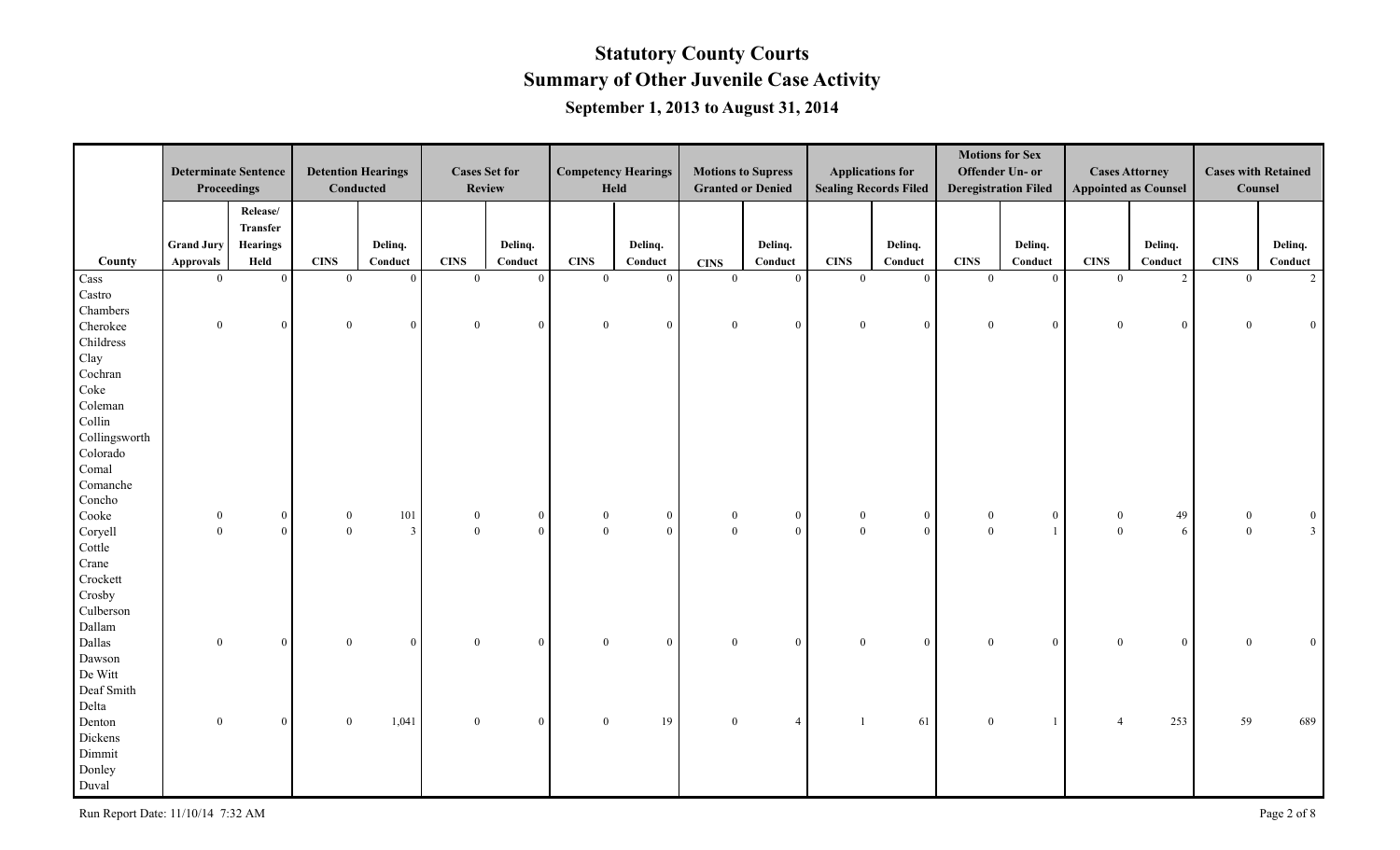|                | <b>Determinate Sentence</b>    |                                | <b>Detention Hearings</b> |                      |                                      | <b>Cases Set for</b>           |                                  | <b>Competency Hearings</b>     |                                  | <b>Motions to Supress</b> |                              | <b>Applications for</b>          |                                  | <b>Motions for Sex</b><br>Offender Un- or |                                  | <b>Cases Attorney</b>       | <b>Cases with Retained</b> |                     |
|----------------|--------------------------------|--------------------------------|---------------------------|----------------------|--------------------------------------|--------------------------------|----------------------------------|--------------------------------|----------------------------------|---------------------------|------------------------------|----------------------------------|----------------------------------|-------------------------------------------|----------------------------------|-----------------------------|----------------------------|---------------------|
|                | Proceedings                    |                                |                           | Conducted            |                                      | <b>Review</b>                  |                                  | Held                           |                                  | <b>Granted or Denied</b>  |                              | <b>Sealing Records Filed</b>     |                                  | <b>Deregistration Filed</b>               |                                  | <b>Appointed as Counsel</b> | Counsel                    |                     |
|                |                                | Release/<br>Transfer           |                           |                      |                                      |                                |                                  |                                |                                  |                           |                              |                                  |                                  |                                           |                                  |                             |                            |                     |
|                | <b>Grand Jury</b>              | Hearings                       |                           | Delinq.              |                                      | Delinq.                        |                                  | Delinq.                        |                                  | Delinq.                   |                              | Delinq.                          |                                  | Delinq.                                   |                                  | Delinq.                     |                            | Delinq.             |
| County         | <b>Approvals</b>               | Held                           | <b>CINS</b>               | Conduct              | <b>CINS</b>                          | Conduct                        | <b>CINS</b>                      | Conduct                        | <b>CINS</b>                      | Conduct                   | <b>CINS</b>                  | Conduct                          | <b>CINS</b>                      | Conduct                                   | <b>CINS</b>                      | Conduct                     | <b>CINS</b>                | Conduct             |
| Eastland       | $\overline{0}$                 | $\mathbf{0}$                   | $\mathbf{0}$              | 140                  | $\boldsymbol{0}$                     | $\overline{0}$                 | $\overline{0}$                   | $\overline{0}$                 | $\overline{0}$                   | $\overline{0}$            | $\overline{0}$               | 15                               | $\overline{0}$                   | $\overline{\mathbf{3}}$                   | $\mathbf{0}$                     | 74                          | $\overline{0}$             |                     |
| Ector          |                                |                                |                           |                      |                                      |                                |                                  |                                |                                  |                           |                              |                                  |                                  |                                           |                                  |                             |                            |                     |
| Edwards        |                                |                                |                           |                      |                                      |                                |                                  |                                |                                  |                           |                              |                                  |                                  |                                           |                                  |                             |                            |                     |
| El Paso        |                                |                                |                           |                      |                                      |                                |                                  |                                |                                  | $\overline{0}$            |                              |                                  |                                  |                                           |                                  |                             | $\mathbf{0}$               |                     |
| Ellis          | $\overline{0}$<br>$\mathbf{0}$ | $\mathbf{0}$<br>$\overline{0}$ | -1<br>$\mathbf{0}$        | 66<br>$\overline{4}$ | $\boldsymbol{0}$<br>$\boldsymbol{0}$ | $\mathbf{0}$<br>$\overline{0}$ | $\overline{0}$<br>$\overline{0}$ | $\mathbf{0}$<br>$\overline{0}$ | $\overline{0}$<br>$\overline{0}$ | $\theta$                  | $\mathbf{0}$<br>$\mathbf{0}$ | $\overline{0}$<br>$\overline{0}$ | $\overline{0}$<br>$\overline{0}$ | $\bf{0}$<br>$\mathbf{0}$                  | $\boldsymbol{0}$<br>$\mathbf{0}$ | 47<br>16                    | $\overline{0}$             | $\overline{0}$<br>1 |
| Erath<br>Falls |                                |                                |                           |                      |                                      |                                |                                  |                                |                                  |                           |                              |                                  |                                  |                                           |                                  |                             |                            |                     |
| Fannin         |                                |                                |                           |                      |                                      |                                |                                  |                                |                                  |                           |                              |                                  |                                  |                                           |                                  |                             |                            |                     |
| Fayette        |                                |                                |                           |                      |                                      |                                |                                  |                                |                                  |                           |                              |                                  |                                  |                                           |                                  |                             |                            |                     |
| Fisher         | $\mathbf{0}$                   | $\mathbf{0}$                   | $\overline{0}$            | $\theta$             | $\mathbf{0}$                         | $\overline{0}$                 | $\overline{0}$                   | $\mathbf{0}$                   | $\overline{0}$                   | $\overline{0}$            | $\mathbf{0}$                 | $\overline{0}$                   | $\overline{0}$                   | $\mathbf{0}$                              | $\mathbf{0}$                     | $\overline{0}$              | $\mathbf{0}$               | $\overline{0}$      |
| Floyd          |                                |                                |                           |                      |                                      |                                |                                  |                                |                                  |                           |                              |                                  |                                  |                                           |                                  |                             |                            |                     |
| Foard          |                                |                                |                           |                      |                                      |                                |                                  |                                |                                  |                           |                              |                                  |                                  |                                           |                                  |                             |                            |                     |
| Fort Bend      | $\overline{3}$                 |                                | 14                        | 676                  | $\mathbf{0}$                         | $\overline{0}$                 | $\overline{0}$                   | $\overline{0}$                 | $\overline{0}$                   | $\theta$                  | 2                            | 52                               | $\overline{0}$                   | $\bf{0}$                                  | 13                               | 335                         | $\overline{3}$             | 117                 |
| Franklin       |                                |                                |                           |                      |                                      |                                |                                  |                                |                                  |                           |                              |                                  |                                  |                                           |                                  |                             |                            |                     |
| Freestone      |                                |                                |                           |                      |                                      |                                |                                  |                                |                                  |                           |                              |                                  |                                  |                                           |                                  |                             |                            |                     |
| Frio           |                                |                                |                           |                      |                                      |                                |                                  |                                |                                  |                           |                              |                                  |                                  |                                           |                                  |                             |                            |                     |
| Gaines         |                                |                                |                           |                      |                                      |                                |                                  |                                |                                  |                           |                              |                                  |                                  |                                           |                                  |                             |                            |                     |
| Galveston      |                                |                                |                           |                      |                                      |                                |                                  |                                |                                  |                           |                              |                                  |                                  |                                           |                                  |                             |                            |                     |
| Garza          |                                |                                |                           |                      |                                      |                                |                                  |                                |                                  |                           |                              |                                  |                                  |                                           |                                  |                             |                            |                     |
| Gillespie      |                                |                                |                           |                      |                                      |                                |                                  |                                |                                  |                           |                              |                                  |                                  |                                           |                                  |                             |                            |                     |
| Glasscock      |                                |                                |                           |                      |                                      |                                |                                  |                                |                                  |                           |                              |                                  |                                  |                                           |                                  |                             |                            |                     |
| Goliad         |                                |                                |                           |                      |                                      |                                |                                  |                                |                                  |                           |                              |                                  |                                  |                                           |                                  |                             |                            |                     |
| Gonzales       |                                |                                |                           |                      |                                      |                                |                                  |                                |                                  |                           |                              |                                  |                                  |                                           |                                  |                             |                            |                     |
| Gray           |                                |                                |                           |                      |                                      |                                |                                  |                                |                                  |                           |                              |                                  |                                  |                                           |                                  |                             |                            |                     |
| Grayson        |                                |                                |                           |                      |                                      |                                |                                  |                                |                                  |                           |                              |                                  |                                  |                                           |                                  |                             |                            |                     |
| Gregg          | $\theta$                       | 2                              | $\overline{0}$            | 102                  | $\overline{0}$                       | 17                             | $\overline{0}$                   | $\boldsymbol{0}$               | $\overline{0}$                   | $\overline{0}$            | $\theta$                     | $\overline{2}$                   | $\theta$                         | $\mathbf{0}$                              | $\mathbf{0}$                     | 98                          | $\theta$                   | $\mathbf{3}$        |
| Grimes         |                                |                                |                           |                      |                                      |                                |                                  |                                |                                  |                           |                              |                                  |                                  |                                           |                                  |                             |                            |                     |
| Guadalupe      |                                |                                |                           |                      |                                      |                                |                                  |                                |                                  |                           |                              |                                  |                                  |                                           |                                  |                             |                            |                     |
| Hale           |                                |                                |                           |                      |                                      |                                |                                  |                                |                                  |                           |                              |                                  |                                  |                                           |                                  |                             |                            |                     |
| Hall           |                                |                                |                           |                      |                                      |                                |                                  |                                |                                  |                           |                              |                                  |                                  |                                           |                                  |                             |                            |                     |
| Hamilton       |                                |                                |                           |                      |                                      |                                |                                  |                                |                                  |                           |                              |                                  |                                  |                                           |                                  |                             |                            |                     |
| Hansford       |                                |                                |                           |                      |                                      |                                |                                  |                                |                                  |                           |                              |                                  |                                  |                                           |                                  |                             |                            |                     |
| Hardeman       |                                |                                |                           |                      |                                      |                                |                                  |                                |                                  |                           |                              |                                  |                                  |                                           |                                  |                             |                            |                     |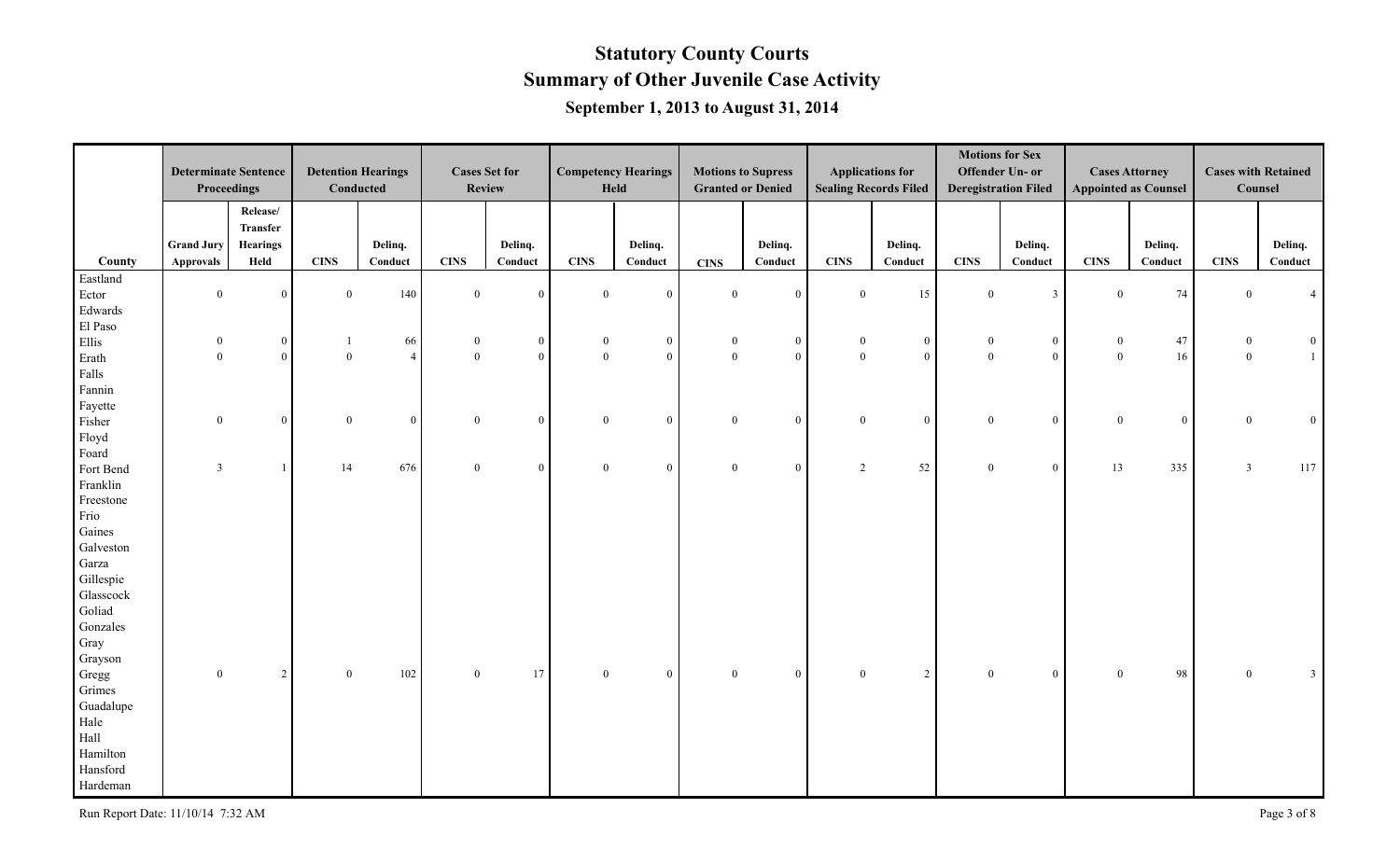|                  | <b>Determinate Sentence</b> |                                         | <b>Detention Hearings</b> |                |                  | <b>Cases Set for</b> |                  | <b>Competency Hearings</b> |                  | <b>Motions to Supress</b> |                | <b>Applications for</b>      |                             | <b>Motions for Sex</b><br>Offender Un- or |                  | <b>Cases Attorney</b>       | <b>Cases with Retained</b> |                 |
|------------------|-----------------------------|-----------------------------------------|---------------------------|----------------|------------------|----------------------|------------------|----------------------------|------------------|---------------------------|----------------|------------------------------|-----------------------------|-------------------------------------------|------------------|-----------------------------|----------------------------|-----------------|
|                  | Proceedings                 |                                         | Conducted                 |                | <b>Review</b>    |                      |                  | Held                       |                  | <b>Granted or Denied</b>  |                | <b>Sealing Records Filed</b> | <b>Deregistration Filed</b> |                                           |                  | <b>Appointed as Counsel</b> | Counsel                    |                 |
|                  | <b>Grand Jury</b>           | Release/<br>Transfer<br><b>Hearings</b> |                           | Deling.        |                  | Delinq.              |                  | Delinq.                    |                  | Deling.                   |                | Delinq.                      |                             | Delinq.                                   |                  | Deling.                     |                            | Delinq.         |
| County           | <b>Approvals</b>            | Held                                    | <b>CINS</b>               | Conduct        | <b>CINS</b>      | Conduct              | <b>CINS</b>      | Conduct                    | <b>CINS</b>      | Conduct                   | <b>CINS</b>    | Conduct                      | <b>CINS</b>                 | Conduct                                   | <b>CINS</b>      | Conduct                     | <b>CINS</b>                | Conduct         |
| Hardin<br>Harris |                             |                                         |                           |                |                  |                      |                  |                            |                  |                           |                |                              |                             |                                           |                  |                             |                            |                 |
| Harrison         | $\overline{0}$              | $\mathbf{0}$                            | $7\phantom{.0}$           | 162            | $\mathbf{0}$     | $\overline{0}$       | $\overline{0}$   | $\overline{0}$             | $\overline{0}$   | $\theta$                  | $\overline{0}$ | $\overline{0}$               | $\overline{0}$              | $\boldsymbol{0}$                          |                  | 142                         | $\theta$                   | $\mathbf{0}$    |
| Hartley          |                             |                                         |                           |                |                  |                      |                  |                            |                  |                           |                |                              |                             |                                           |                  |                             |                            |                 |
| Haskell          |                             |                                         |                           |                |                  |                      |                  |                            |                  |                           |                |                              |                             |                                           |                  |                             |                            |                 |
| Hays             | $\theta$                    | $\overline{0}$                          | 6                         | 161            | -6               | 98                   | $\overline{0}$   | $\overline{0}$             | $\overline{0}$   | $\overline{0}$            | $\overline{0}$ | 19                           | $\overline{0}$              | $\overline{0}$                            | 2                | 89                          |                            | 9               |
| Hemphill         |                             |                                         |                           | $\mathbf{Q}$   |                  |                      |                  |                            |                  |                           |                |                              |                             |                                           |                  |                             |                            |                 |
| Henderson        | $\overline{0}$              | $\overline{0}$                          | $\overline{0}$            |                | $\mathbf{0}$     | $\overline{0}$       | $\overline{0}$   | $\mathbf{0}$               | $\overline{0}$   | $\overline{0}$            | $\mathbf{0}$   | $\overline{0}$               | $\mathbf{0}$                | $\mathbf{0}$                              | $\mathbf{0}$     | $\mathbf{3}$                | $\mathbf{0}$               | $\vert 0 \vert$ |
| Hidalgo<br>Hill  | $\overline{0}$              | $\mathbf{0}$                            | $\mathbf{0}$              |                | $\mathbf{0}$     | $\overline{0}$       | $\mathbf{0}$     | $\mathbf{0}$               | $\mathbf{0}$     | $\mathbf{0}$              | $\mathbf{0}$   | $\overline{0}$               | $\overline{0}$              | $\mathbf{0}$                              | $\mathbf{0}$     | 14                          | $\mathbf{0}$               | $\overline{0}$  |
| Hockley          |                             |                                         |                           |                |                  |                      |                  |                            |                  |                           |                |                              |                             |                                           |                  |                             |                            |                 |
| Hood             | $\theta$                    | $\overline{0}$                          | $\overline{0}$            | $\Omega$       | $\mathbf{0}$     | $\overline{0}$       | $\Omega$         | $\mathbf{0}$               | $\theta$         | $\overline{0}$            | $\Omega$       | $\overline{0}$               | $\theta$                    | $\mathbf{0}$                              | $\mathbf{0}$     | 5 <sup>5</sup>              | $\theta$                   | $\bf 8$         |
| Hopkins          | $\Omega$                    | $\overline{0}$                          | $\theta$                  | $\overline{0}$ | $\mathbf{0}$     | $\overline{0}$       | $\overline{0}$   | $\mathbf{0}$               | $\overline{0}$   | $\Omega$                  | $\mathbf{0}$   | $\overline{0}$               | $\overline{0}$              | $\boldsymbol{0}$                          | $\boldsymbol{0}$ | $\mathbf{0}$                | $\overline{0}$             | $\vert 0 \vert$ |
| Houston          | $\Omega$                    | $\overline{1}$                          | $\mathbf{0}$              | 13             | $\theta$         | $\overline{0}$       | $\theta$         | $\overline{0}$             | $\theta$         | $\Omega$                  | $\theta$       | $\overline{0}$               | $\theta$                    | $\mathbf{0}$                              | $\overline{2}$   | 14                          | $\overline{0}$             | $\vert$ 0       |
| Howard           |                             |                                         |                           |                |                  |                      |                  |                            |                  |                           |                |                              |                             |                                           |                  |                             |                            |                 |
| Hudspeth         |                             |                                         |                           |                |                  |                      |                  |                            |                  |                           |                |                              |                             |                                           |                  |                             |                            |                 |
| Hunt             | $\theta$                    |                                         | $\overline{0}$            | 133            | $\mathbf{0}$     | 40                   | $\overline{0}$   | $\mathbf{0}$               | $\overline{0}$   | $\overline{0}$            | $\overline{0}$ | $\mathbf{1}$                 | $\overline{0}$              | $\mathbf{0}$                              | $\overline{0}$   | 33                          | $\theta$                   | 8               |
| Hutchinson       |                             |                                         |                           |                |                  |                      |                  |                            |                  |                           |                |                              |                             |                                           |                  |                             |                            |                 |
| Irion            |                             |                                         |                           |                |                  |                      |                  |                            |                  |                           |                |                              |                             |                                           |                  |                             |                            |                 |
| Jack             |                             |                                         |                           |                |                  |                      |                  |                            |                  |                           |                |                              |                             |                                           |                  |                             |                            |                 |
| Jackson          |                             |                                         |                           |                |                  |                      |                  |                            |                  |                           |                |                              |                             |                                           |                  |                             |                            |                 |
| Jasper           |                             |                                         |                           |                |                  |                      |                  |                            |                  |                           |                |                              |                             |                                           |                  |                             |                            |                 |
| Jeff Davis       |                             |                                         |                           |                |                  |                      |                  |                            |                  |                           |                |                              |                             |                                           |                  |                             |                            |                 |
| Jefferson        | $\theta$                    | $\overline{0}$                          | $\overline{0}$            | $\Omega$       | $\theta$         | $\overline{0}$       | $\theta$         | $\overline{0}$             | $\overline{0}$   | $\theta$                  | $\theta$       | $\overline{0}$               | $\Omega$                    | $\boldsymbol{0}$                          | $\mathbf{0}$     | $\mathbf{0}$                | $\Omega$                   | $\overline{0}$  |
| Jim Hogg         |                             |                                         |                           |                |                  |                      |                  |                            |                  |                           |                |                              |                             |                                           |                  |                             |                            |                 |
| Jim Wells        |                             |                                         |                           |                |                  |                      |                  |                            |                  |                           |                |                              |                             |                                           |                  |                             |                            |                 |
| Johnson          | $\theta$                    | $\overline{0}$                          | $\boldsymbol{0}$          | 71             | $\theta$         | $\overline{0}$       | $\overline{0}$   |                            | $\mathbf{0}$     | $\theta$                  | $\theta$       | $\overline{0}$               | $\Omega$                    | $\mathbf{0}$                              | $\mathbf{0}$     | 141                         | $\theta$                   | 33              |
| Jones            |                             |                                         |                           |                |                  |                      |                  |                            |                  |                           |                |                              |                             |                                           |                  |                             |                            |                 |
| Karnes           |                             |                                         |                           |                |                  |                      |                  |                            |                  |                           |                |                              |                             |                                           |                  |                             |                            |                 |
| Kaufman          |                             | $\mathbf{0}$                            | $\boldsymbol{0}$          | 56             | $\boldsymbol{0}$ | $\mathbf{0}$         | $\boldsymbol{0}$ | $\boldsymbol{0}$           | $\boldsymbol{0}$ | $\overline{0}$            | $\bf{0}$       | $\mathbf{0}$                 | $\bf{0}$                    | $\boldsymbol{0}$                          | $\boldsymbol{0}$ | 38                          |                            | 8               |
| Kendall          | $\mathbf{0}$                | $\mathbf{0}$                            | $\overline{0}$            | 0              | $\boldsymbol{0}$ | $\overline{0}$       | $\mathbf{0}$     | $\boldsymbol{0}$           | $\mathbf{0}$     | $\overline{2}$            | $\mathbf{0}$   | $\overline{0}$               | $\overline{0}$              | $\mathbf{0}$                              | $\boldsymbol{0}$ | 26                          | $\bf{0}$                   | $\overline{2}$  |
| Kenedy           |                             |                                         |                           |                |                  |                      |                  |                            |                  |                           |                |                              |                             |                                           |                  |                             |                            |                 |
| Kent             |                             |                                         |                           |                |                  |                      |                  |                            |                  |                           |                |                              |                             |                                           |                  |                             |                            |                 |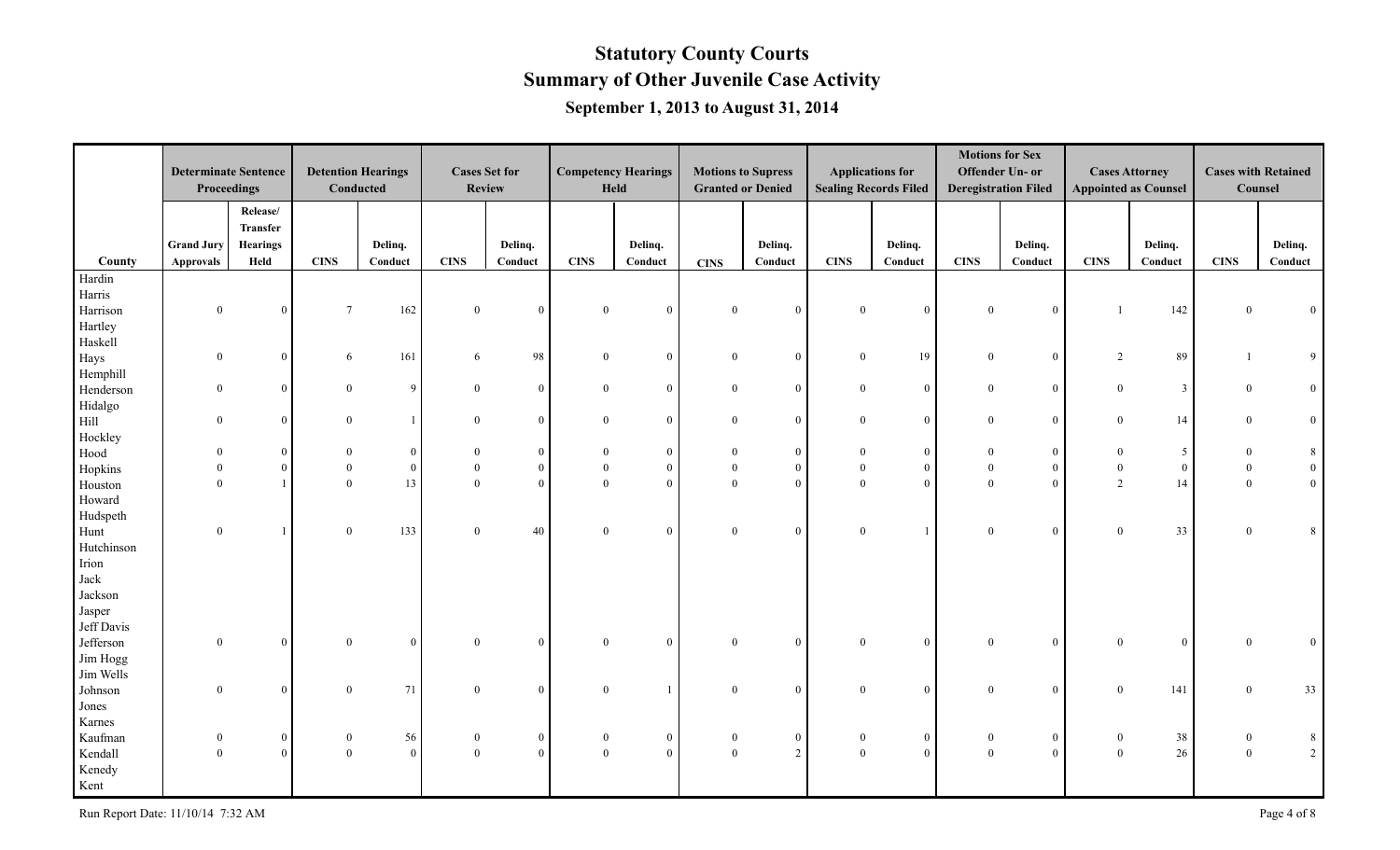|                | <b>Determinate Sentence</b><br>Proceedings |                                         |                | <b>Detention Hearings</b><br>Conducted |                | <b>Cases Set for</b><br><b>Review</b> |                | <b>Competency Hearings</b><br>Held |                | <b>Motions to Supress</b><br><b>Granted or Denied</b> |              | <b>Applications for</b><br><b>Sealing Records Filed</b> |                | <b>Motions for Sex</b><br>Offender Un- or<br><b>Deregistration Filed</b> |                | <b>Cases Attorney</b><br><b>Appointed as Counsel</b> |                | <b>Cases with Retained</b><br>Counsel |
|----------------|--------------------------------------------|-----------------------------------------|----------------|----------------------------------------|----------------|---------------------------------------|----------------|------------------------------------|----------------|-------------------------------------------------------|--------------|---------------------------------------------------------|----------------|--------------------------------------------------------------------------|----------------|------------------------------------------------------|----------------|---------------------------------------|
|                | <b>Grand Jury</b>                          | Release/<br>Transfer<br><b>Hearings</b> |                | Delinq.                                |                | Delinq.                               |                | Delinq.                            |                | Delinq.                                               |              | Delinq.                                                 |                | Delinq.                                                                  |                | Delinq.                                              |                | Delinq.                               |
| County         | <b>Approvals</b>                           | Held                                    | <b>CINS</b>    | Conduct                                | <b>CINS</b>    | Conduct                               | <b>CINS</b>    | Conduct                            | <b>CINS</b>    | Conduct                                               | <b>CINS</b>  | Conduct                                                 | <b>CINS</b>    | Conduct                                                                  | <b>CINS</b>    | Conduct                                              | <b>CINS</b>    | Conduct                               |
| Kerr<br>Kimble |                                            |                                         |                |                                        |                |                                       |                |                                    |                |                                                       |              |                                                         |                |                                                                          |                |                                                      |                |                                       |
| King           |                                            |                                         |                |                                        |                |                                       |                |                                    |                |                                                       |              |                                                         |                |                                                                          |                |                                                      |                |                                       |
| Kinney         |                                            |                                         |                |                                        |                |                                       |                |                                    |                |                                                       |              |                                                         |                |                                                                          |                |                                                      |                |                                       |
| Kleberg        | $\mathbf{0}$                               | $\bf{0}$                                | $\bf{0}$       | $\overline{0}$                         | $\mathbf{0}$   | $\overline{0}$                        | $\overline{0}$ | $\overline{0}$                     | $\overline{0}$ | $\overline{0}$                                        | $\mathbf{0}$ | $\overline{0}$                                          | $\overline{0}$ | $\mathbf{0}$                                                             | $\overline{0}$ | $\overline{0}$                                       | $\mathbf{0}$   | $\overline{0}$                        |
| Knox           |                                            |                                         |                |                                        |                |                                       |                |                                    |                |                                                       |              |                                                         |                |                                                                          |                |                                                      |                |                                       |
| La Salle       |                                            |                                         |                |                                        |                |                                       |                |                                    |                |                                                       |              |                                                         |                |                                                                          |                |                                                      |                |                                       |
| Lamar          |                                            |                                         |                |                                        |                |                                       |                |                                    |                |                                                       |              |                                                         |                |                                                                          |                |                                                      |                |                                       |
| Lamb           |                                            |                                         |                |                                        |                |                                       |                |                                    |                |                                                       |              |                                                         |                |                                                                          |                |                                                      |                |                                       |
| Lampasas       |                                            |                                         |                |                                        |                |                                       |                |                                    |                |                                                       |              |                                                         |                |                                                                          |                |                                                      |                |                                       |
| Lavaca         |                                            |                                         |                |                                        |                |                                       |                |                                    |                |                                                       |              |                                                         |                |                                                                          |                |                                                      |                |                                       |
| Lee            |                                            |                                         |                |                                        |                |                                       |                |                                    |                |                                                       |              |                                                         |                |                                                                          |                |                                                      |                |                                       |
| Leon           |                                            |                                         |                |                                        |                |                                       |                |                                    |                |                                                       |              |                                                         |                |                                                                          |                |                                                      |                |                                       |
| Liberty        | $\mathbf{0}$                               | $\mathbf{0}$                            | $\overline{0}$ | $\overline{0}$                         | $\mathbf{0}$   | $\overline{0}$                        | $\theta$       | $\overline{0}$                     | $\overline{0}$ | $\overline{0}$                                        | $\mathbf{0}$ | $\mathbf{0}$                                            | $\overline{0}$ | $\mathbf{0}$                                                             | $\overline{0}$ | $\overline{0}$                                       | $\overline{0}$ | $\overline{0}$                        |
| Limestone      |                                            |                                         |                |                                        |                |                                       |                |                                    |                |                                                       |              |                                                         |                |                                                                          |                |                                                      |                |                                       |
| Lipscomb       |                                            |                                         |                |                                        |                |                                       |                |                                    |                |                                                       |              |                                                         |                |                                                                          |                |                                                      |                |                                       |
| Live Oak       |                                            |                                         |                |                                        |                |                                       |                |                                    |                |                                                       |              |                                                         |                |                                                                          |                |                                                      |                |                                       |
| Llano          |                                            |                                         |                |                                        |                |                                       |                |                                    |                |                                                       |              |                                                         |                |                                                                          |                |                                                      |                |                                       |
| Loving         |                                            |                                         |                |                                        |                |                                       |                |                                    |                |                                                       |              |                                                         |                |                                                                          |                |                                                      |                |                                       |
| Lubbock        |                                            |                                         |                |                                        |                |                                       |                |                                    |                |                                                       |              |                                                         |                |                                                                          |                |                                                      |                |                                       |
| Lynn           |                                            |                                         |                |                                        |                |                                       |                |                                    |                |                                                       |              |                                                         |                |                                                                          |                |                                                      |                |                                       |
| Madison        |                                            |                                         |                |                                        |                |                                       |                |                                    |                |                                                       |              |                                                         |                |                                                                          |                |                                                      |                |                                       |
| Marion         |                                            |                                         |                |                                        |                |                                       |                |                                    |                |                                                       |              |                                                         |                |                                                                          |                |                                                      |                |                                       |
| Martin         |                                            |                                         |                |                                        |                |                                       |                |                                    |                |                                                       |              |                                                         |                |                                                                          |                |                                                      |                |                                       |
| Mason          |                                            |                                         |                |                                        |                |                                       |                |                                    |                |                                                       |              |                                                         |                |                                                                          |                |                                                      |                |                                       |
| Matagorda      |                                            |                                         |                |                                        |                |                                       |                |                                    |                |                                                       |              |                                                         |                |                                                                          |                |                                                      |                |                                       |
| Maverick       |                                            |                                         |                |                                        |                |                                       |                |                                    |                |                                                       |              |                                                         |                |                                                                          |                |                                                      |                |                                       |
| McCulloch      |                                            |                                         |                |                                        |                |                                       |                |                                    |                |                                                       |              |                                                         |                |                                                                          |                |                                                      |                |                                       |
| McLennan       |                                            |                                         |                |                                        |                |                                       |                |                                    |                |                                                       |              |                                                         |                |                                                                          |                |                                                      |                |                                       |
| McMullen       |                                            |                                         |                |                                        |                |                                       |                |                                    |                |                                                       |              |                                                         |                |                                                                          |                |                                                      |                |                                       |
| Medina         | $\overline{0}$                             | $\mathbf{0}$                            | $\overline{0}$ | 39                                     | $\mathbf{0}$   | $\overline{0}$                        | $\overline{0}$ | $\overline{0}$                     | $\overline{0}$ | $\overline{0}$                                        | $\mathbf{0}$ | $\overline{0}$                                          | $\overline{0}$ | $\mathbf{0}$                                                             | $\mathbf{0}$   | $7\overline{ }$                                      | $\theta$       | $\overline{2}$                        |
| Menard         |                                            |                                         |                |                                        |                |                                       |                |                                    |                |                                                       |              |                                                         |                |                                                                          |                |                                                      |                |                                       |
| Midland        | $\overline{1}$                             | $\boldsymbol{0}$                        | $\overline{0}$ | 86                                     | $\overline{0}$ | $\overline{0}$                        | $\Omega$       | $\mathbf{0}$                       | $\overline{0}$ | $\overline{0}$                                        | $\mathbf{0}$ | $\mathbf{1}$                                            | $\mathbf{0}$   | $\mathbf{0}$                                                             |                | 96                                                   | $\overline{0}$ | 12                                    |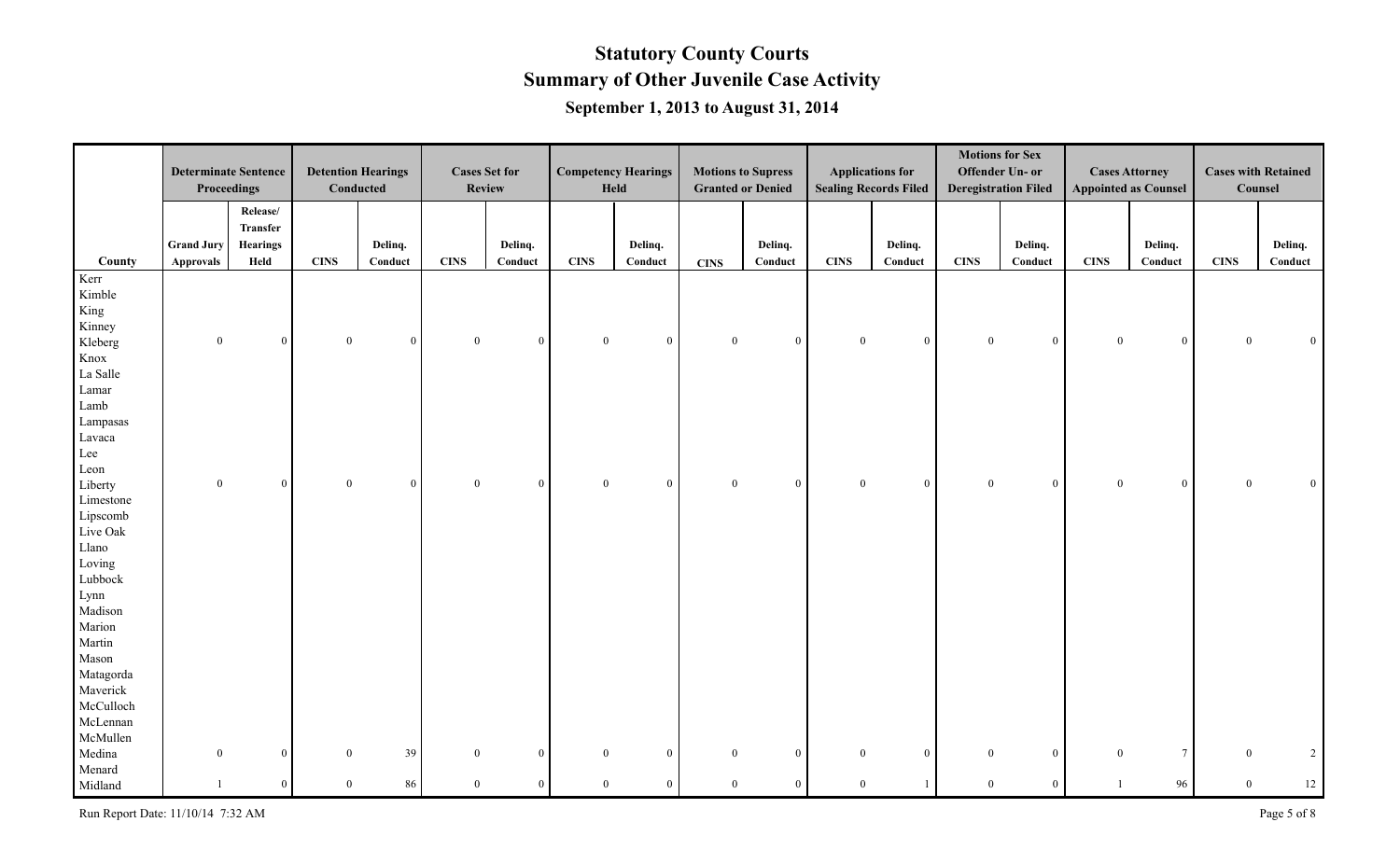|             | <b>Determinate Sentence</b><br>Proceedings |                                         | <b>Detention Hearings</b><br>Conducted |                |              | <b>Cases Set for</b><br><b>Review</b> |                | <b>Competency Hearings</b><br>Held |                          | <b>Motions to Supress</b><br><b>Granted or Denied</b> |                            | <b>Applications for</b><br><b>Sealing Records Filed</b> |                      | <b>Motions for Sex</b><br>Offender Un- or<br><b>Deregistration Filed</b> |                          | <b>Cases Attorney</b><br><b>Appointed as Counsel</b> | <b>Cases with Retained</b><br>Counsel |                 |
|-------------|--------------------------------------------|-----------------------------------------|----------------------------------------|----------------|--------------|---------------------------------------|----------------|------------------------------------|--------------------------|-------------------------------------------------------|----------------------------|---------------------------------------------------------|----------------------|--------------------------------------------------------------------------|--------------------------|------------------------------------------------------|---------------------------------------|-----------------|
|             | <b>Grand Jury</b>                          | Release/<br>Transfer<br><b>Hearings</b> |                                        | Delinq.        |              | Delinq.                               |                | Delinq.                            |                          | Delinq.                                               |                            | Delinq.                                                 |                      | Delinq.                                                                  |                          | Delinq.                                              |                                       | Delinq.         |
| County      | <b>Approvals</b>                           | Held                                    | <b>CINS</b>                            | Conduct        | <b>CINS</b>  | Conduct                               | <b>CINS</b>    | Conduct                            | <b>CINS</b>              | Conduct                                               | <b>CINS</b>                | Conduct                                                 | <b>CINS</b>          | Conduct                                                                  | <b>CINS</b>              | Conduct                                              | <b>CINS</b>                           | Conduct         |
| Milam       |                                            |                                         |                                        |                |              |                                       |                |                                    |                          |                                                       |                            |                                                         |                      |                                                                          |                          |                                                      |                                       |                 |
| Mills       |                                            |                                         |                                        |                |              |                                       |                |                                    |                          |                                                       |                            |                                                         |                      |                                                                          |                          |                                                      |                                       |                 |
| Mitchell    |                                            |                                         |                                        |                |              |                                       |                |                                    |                          |                                                       |                            |                                                         |                      |                                                                          |                          |                                                      |                                       |                 |
| Montague    |                                            |                                         |                                        |                |              |                                       |                |                                    |                          |                                                       |                            |                                                         |                      |                                                                          |                          |                                                      |                                       |                 |
| Montgomery  | $\mathbf{0}$                               | $\mathbf{0}$                            | $\mathbf{0}$                           | 105            | $\mathbf{0}$ | $\mathbf{0}$                          | $\overline{0}$ | $\boldsymbol{0}$                   | $\mathbf{0}$             | $\theta$                                              | $\Omega$                   | $\mathbf{0}$                                            | $\mathbf{0}$         | $\bf{0}$                                                                 | $\mathbf{0}$             | $27\,$                                               | $\theta$                              |                 |
| Moore       | $\Omega$                                   | $\theta$                                | $\theta$                               | 15             | $\Omega$     |                                       | $\theta$       | $\theta$                           | $\theta$                 | $\Omega$                                              | $\theta$                   | $\overline{0}$                                          | $\theta$             | $\mathbf{0}$                                                             | $\overline{0}$           | 51                                                   | $\overline{0}$                        | $\vert 0 \vert$ |
| Morris      |                                            |                                         |                                        |                |              |                                       |                |                                    |                          |                                                       |                            |                                                         |                      |                                                                          |                          |                                                      |                                       |                 |
| Motley      |                                            |                                         |                                        |                |              |                                       |                |                                    |                          |                                                       |                            |                                                         |                      |                                                                          |                          |                                                      |                                       |                 |
| Nacogdoches | $\theta$                                   | $\boldsymbol{0}$                        | $\boldsymbol{0}$                       | $\overline{0}$ |              | $\mathbf{0}$                          | $\theta$       | $\boldsymbol{0}$                   | $\boldsymbol{0}$         | $\mathbf{0}$                                          | $\boldsymbol{0}$           | $\mathbf{0}$                                            | $\bf{0}$             | $\bf{0}$                                                                 | $\boldsymbol{0}$         | $\mathbf{0}$                                         |                                       | $\overline{0}$  |
| Navarro     | $\mathbf{0}$                               | $\boldsymbol{0}$                        | 14                                     | $\theta$       | $\theta$     | $\overline{0}$                        | $\overline{0}$ | $\mathbf{0}$                       | $\theta$                 | $\theta$                                              | $\mathbf{0}$               | $\mathbf{0}$                                            | $\theta$             | $\boldsymbol{0}$                                                         | $\overline{2}$           | $\overline{0}$                                       | $7\phantom{.0}$                       | $\vert 0 \vert$ |
| Newton      |                                            |                                         |                                        |                |              |                                       |                |                                    |                          |                                                       |                            |                                                         |                      |                                                                          |                          |                                                      |                                       |                 |
| Nolan       | $\theta$                                   | $\mathbf{0}$                            | $\overline{0}$                         |                | $\mathbf{0}$ | $\overline{0}$                        | $\overline{0}$ | $\boldsymbol{0}$                   | $\mathbf{0}$             | $\overline{0}$                                        | $\mathbf{0}$               | $\overline{0}$                                          | $\mathbf{0}$         | $\bf{0}$                                                                 | 10                       | $7\overline{ }$                                      | $\mathbf{0}$                          | $\mathbf{0}$    |
| Nueces      | $\Omega$                                   |                                         | $\overline{0}$                         | 673            | $\theta$     | $\overline{0}$                        | $\theta$       | $\overline{2}$                     | $\theta$                 | $\Omega$                                              | $\theta$                   | 16                                                      | $\Omega$             | $\mathbf{0}$                                                             | $\theta$                 | 879                                                  | $\overline{0}$                        | $\mathbf{1}$    |
| Ochiltree   |                                            |                                         |                                        |                |              |                                       |                |                                    |                          |                                                       |                            |                                                         |                      |                                                                          |                          |                                                      |                                       |                 |
| Oldham      |                                            |                                         |                                        |                |              |                                       |                |                                    |                          |                                                       |                            |                                                         |                      |                                                                          |                          |                                                      |                                       |                 |
| Orange      | $\mathbf{0}$                               | $\mathbf{0}$                            | $\overline{0}$                         | 40             | $\mathbf{0}$ | $\overline{0}$                        | $\overline{0}$ | $\mathbf{0}$                       | $\overline{0}$           | $\mathbf{0}$                                          | $\mathbf{0}$               | $\overline{0}$                                          | $\overline{0}$       | $\mathbf{0}$                                                             | $\mathbf{0}$             | 62                                                   | $\theta$                              | 3 <sup>1</sup>  |
| Palo Pinto  |                                            |                                         |                                        |                |              |                                       |                |                                    |                          |                                                       |                            |                                                         |                      |                                                                          |                          |                                                      |                                       |                 |
| Panola      | $\theta$                                   |                                         | $\overline{0}$                         | 8              | $\mathbf{0}$ | $\overline{0}$                        | $\overline{0}$ | $\overline{0}$                     | $\overline{0}$           | $\theta$                                              | $\overline{0}$             | $\mathbf{0}$                                            | $\theta$             | $\mathbf{0}$                                                             | $\overline{0}$           | $7\overline{ }$                                      | $\overline{0}$                        | $\overline{0}$  |
| Parker      |                                            |                                         |                                        |                |              |                                       |                |                                    |                          |                                                       |                            |                                                         |                      |                                                                          |                          |                                                      |                                       |                 |
| Parmer      |                                            |                                         |                                        |                |              |                                       |                |                                    |                          |                                                       |                            |                                                         |                      |                                                                          |                          |                                                      |                                       |                 |
| Pecos       |                                            |                                         |                                        |                |              |                                       |                |                                    |                          |                                                       |                            |                                                         |                      |                                                                          |                          |                                                      |                                       |                 |
| Polk        | $\Omega$<br>$\Omega$                       | $\mathbf{0}$                            | $\mathbf{0}$                           | $\overline{0}$ | $\mathbf{0}$ | $\overline{0}$                        | $\theta$       | $\mathbf{0}$                       | $\mathbf{0}$<br>$\theta$ | $\overline{0}$<br>$\Omega$                            | $\overline{0}$<br>$\theta$ | $\overline{0}$                                          | $\theta$<br>$\Omega$ | $\mathbf{0}$                                                             | $\mathbf{0}$<br>$\theta$ | 33                                                   | $\mathbf{0}$                          | 13              |
| Potter      |                                            | $\overline{0}$                          | $\mathbf{0}$                           | 151            | $\mathbf{0}$ | $\overline{0}$                        | $\theta$       | $\overline{0}$                     |                          |                                                       |                            | $\overline{0}$                                          |                      | $\mathbf{0}$                                                             |                          | 32                                                   | $\overline{0}$                        | 2               |
| Presidio    |                                            |                                         |                                        |                |              |                                       |                |                                    |                          |                                                       |                            |                                                         |                      |                                                                          |                          |                                                      |                                       |                 |
| Rains       |                                            |                                         |                                        |                |              |                                       |                |                                    |                          |                                                       | $\theta$                   |                                                         |                      |                                                                          |                          |                                                      |                                       |                 |
| Randall     |                                            | $\overline{0}$                          | $\overline{c}$                         | 107            | $\theta$     | $\overline{0}$                        | $\overline{0}$ | $\mathbf{0}$                       | $\overline{0}$           | $\overline{0}$                                        |                            | $\overline{2}$                                          | $\theta$             | 9                                                                        | 2                        | 79                                                   | $\theta$                              | 26              |
| Reagan      |                                            |                                         |                                        |                |              |                                       |                |                                    |                          |                                                       |                            |                                                         |                      |                                                                          |                          |                                                      |                                       |                 |
| Real        |                                            |                                         |                                        |                |              |                                       |                |                                    |                          |                                                       |                            |                                                         |                      |                                                                          |                          |                                                      |                                       |                 |
| Red River   |                                            |                                         |                                        |                |              |                                       |                |                                    |                          |                                                       |                            |                                                         |                      |                                                                          |                          |                                                      |                                       |                 |
| Reeves      | $\mathbf{0}$                               | $\mathbf{0}$                            | $\boldsymbol{0}$                       | 25             | $\mathbf{0}$ | $\overline{0}$                        | $\overline{0}$ | $\mathbf{0}$                       | $\mathbf{0}$             | $\Omega$                                              | $\overline{0}$             | $\overline{0}$                                          | $\overline{0}$       | $\bf{0}$                                                                 | $\mathbf{0}$             | $\mathbf{0}$                                         | $\mathbf{0}$                          | $\overline{0}$  |
| Refugio     |                                            |                                         |                                        |                |              |                                       |                |                                    |                          |                                                       |                            |                                                         |                      |                                                                          |                          |                                                      |                                       |                 |
| Roberts     |                                            |                                         |                                        |                |              |                                       |                |                                    |                          |                                                       |                            |                                                         |                      |                                                                          |                          |                                                      |                                       |                 |
| Robertson   |                                            |                                         |                                        |                |              |                                       |                |                                    |                          |                                                       |                            |                                                         |                      |                                                                          |                          |                                                      |                                       |                 |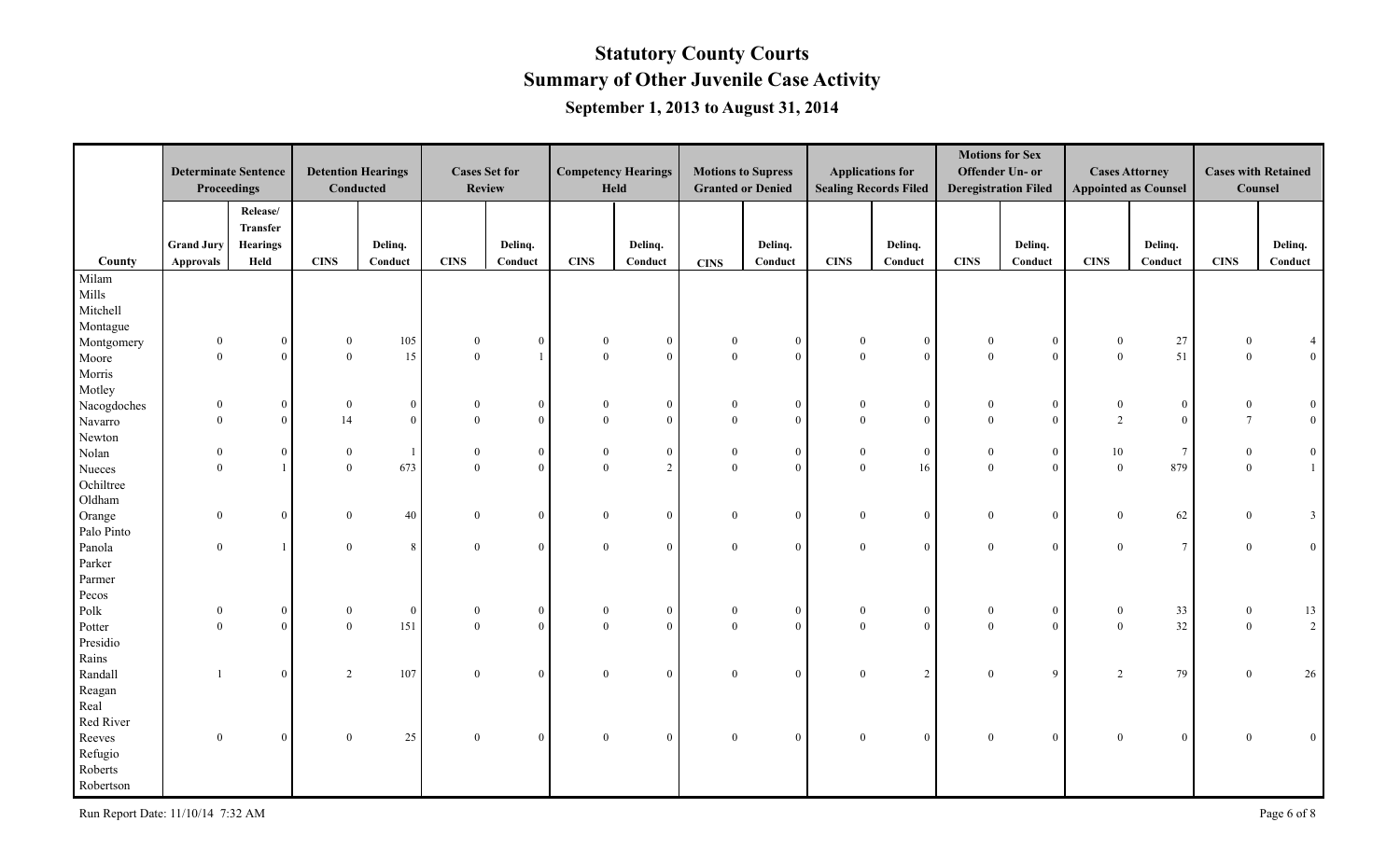|                              | <b>Determinate Sentence</b><br>Proceedings |                        | <b>Detention Hearings</b>     | Conducted       |                               | <b>Cases Set for</b><br><b>Review</b> |                         | <b>Competency Hearings</b><br>Held |                               | <b>Motions to Supress</b><br><b>Granted or Denied</b> |                             | <b>Applications for</b><br><b>Sealing Records Filed</b> |                         | <b>Motions for Sex</b><br>Offender Un- or<br><b>Deregistration Filed</b> |                               | <b>Cases Attorney</b><br><b>Appointed as Counsel</b> | Counsel                       | <b>Cases with Retained</b> |
|------------------------------|--------------------------------------------|------------------------|-------------------------------|-----------------|-------------------------------|---------------------------------------|-------------------------|------------------------------------|-------------------------------|-------------------------------------------------------|-----------------------------|---------------------------------------------------------|-------------------------|--------------------------------------------------------------------------|-------------------------------|------------------------------------------------------|-------------------------------|----------------------------|
|                              |                                            | Release/<br>Transfer   |                               |                 |                               |                                       |                         |                                    |                               |                                                       |                             |                                                         |                         |                                                                          |                               |                                                      |                               |                            |
|                              | <b>Grand Jury</b>                          | <b>Hearings</b>        |                               | Delinq.         |                               | Delinq.                               |                         | Delinq.                            |                               | Delinq.                                               |                             | Delinq.                                                 |                         | Delinq.                                                                  |                               | Delinq.                                              |                               | Delinq.                    |
| County                       | <b>Approvals</b><br>$\theta$               | Held<br>$\overline{0}$ | <b>CINS</b><br>$\overline{0}$ | Conduct<br>14   | <b>CINS</b><br>$\overline{0}$ | Conduct<br>$\overline{0}$             | <b>CINS</b><br>$\theta$ | Conduct<br>$\mathbf{0}$            | <b>CINS</b><br>$\overline{0}$ | Conduct<br>$\theta$                                   | <b>CINS</b><br>$\mathbf{0}$ | Conduct<br>$\overline{0}$                               | <b>CINS</b><br>$\theta$ | Conduct<br>$\mathbf{0}$                                                  | <b>CINS</b><br>$\overline{0}$ | Conduct<br>14                                        | <b>CINS</b><br>$\overline{0}$ | Conduct<br>$\overline{0}$  |
| Rockwall                     |                                            |                        |                               |                 |                               |                                       |                         |                                    |                               |                                                       |                             |                                                         |                         |                                                                          |                               |                                                      |                               |                            |
| Runnels                      | $\overline{0}$                             | $\bf{0}$               | 26                            | 14              | $\bf{0}$                      | $\mathbf{1}$                          | $\overline{0}$          | $\boldsymbol{0}$                   | $\overline{1}$                | $\overline{0}$                                        | $\overline{0}$              | $\overline{0}$                                          | $\mathbf{0}$            | $\bf{0}$                                                                 | 19                            | $\overline{2}$                                       | $\overline{0}$                | $\overline{2}$             |
| Rusk                         |                                            |                        |                               |                 |                               |                                       |                         |                                    |                               |                                                       |                             |                                                         |                         |                                                                          |                               |                                                      |                               |                            |
| Sabine                       |                                            |                        |                               |                 |                               |                                       |                         |                                    |                               |                                                       |                             |                                                         |                         |                                                                          |                               |                                                      |                               |                            |
| San Augustine<br>San Jacinto |                                            |                        |                               |                 |                               |                                       |                         |                                    |                               |                                                       |                             |                                                         |                         |                                                                          |                               |                                                      |                               |                            |
| San Patricio                 |                                            |                        |                               |                 |                               |                                       |                         |                                    |                               |                                                       |                             |                                                         |                         |                                                                          |                               |                                                      |                               |                            |
| San Saba                     |                                            |                        |                               |                 |                               |                                       |                         |                                    |                               |                                                       |                             |                                                         |                         |                                                                          |                               |                                                      |                               |                            |
| Schleicher                   |                                            |                        |                               |                 |                               |                                       |                         |                                    |                               |                                                       |                             |                                                         |                         |                                                                          |                               |                                                      |                               |                            |
| Scurry                       |                                            |                        |                               |                 |                               |                                       |                         |                                    |                               |                                                       |                             |                                                         |                         |                                                                          |                               |                                                      |                               |                            |
| Shackelford                  |                                            |                        |                               |                 |                               |                                       |                         |                                    |                               |                                                       |                             |                                                         |                         |                                                                          |                               |                                                      |                               |                            |
| Shelby                       |                                            |                        |                               |                 |                               |                                       |                         |                                    |                               |                                                       |                             |                                                         |                         |                                                                          |                               |                                                      |                               |                            |
| Sherman                      |                                            |                        |                               |                 |                               |                                       |                         |                                    |                               |                                                       |                             |                                                         |                         |                                                                          |                               |                                                      |                               |                            |
| Smith                        | $\boldsymbol{\vartriangle}$                |                        | $\overline{0}$                | 516             | $\overline{0}$                | 32                                    | $\overline{0}$          | $\mathbf{0}$                       | $\overline{0}$                |                                                       | $\boldsymbol{0}$            | 10                                                      | $\overline{0}$          | $\mathbf{0}$                                                             | $\mathbf{0}$                  | 146                                                  | $\overline{0}$                | 57                         |
| Somervell                    |                                            |                        |                               |                 |                               |                                       |                         |                                    |                               |                                                       |                             |                                                         |                         |                                                                          |                               |                                                      |                               |                            |
| Starr                        | $\overline{0}$                             | $\boldsymbol{0}$       | $\mathbf{0}$                  | $\vert 0 \vert$ | $\mathbf{0}$                  | $\overline{0}$                        | $\overline{0}$          | $\bf{0}$                           | $\mathbf{0}$                  | $\overline{0}$                                        | $\overline{0}$              | $\overline{0}$                                          | $\mathbf{0}$            | $\mathbf{0}$                                                             | $\mathbf{0}$                  | $\overline{0}$                                       | $\mathbf{0}$                  | $\vert 0 \vert$            |
| Stephens                     |                                            |                        |                               |                 |                               |                                       |                         |                                    |                               |                                                       |                             |                                                         |                         |                                                                          |                               |                                                      |                               |                            |
| Sterling                     |                                            |                        |                               |                 |                               |                                       |                         |                                    |                               |                                                       |                             |                                                         |                         |                                                                          |                               |                                                      |                               |                            |
| Stonewall                    |                                            |                        |                               |                 |                               |                                       |                         |                                    |                               |                                                       |                             |                                                         |                         |                                                                          |                               |                                                      |                               |                            |
| Sutton                       |                                            |                        |                               |                 |                               |                                       |                         |                                    |                               |                                                       |                             |                                                         |                         |                                                                          |                               |                                                      |                               |                            |
| Swisher                      |                                            |                        |                               |                 |                               |                                       |                         |                                    |                               |                                                       |                             |                                                         |                         |                                                                          |                               |                                                      |                               |                            |
| Tarrant                      |                                            |                        |                               |                 |                               |                                       |                         |                                    |                               |                                                       |                             |                                                         |                         |                                                                          |                               |                                                      |                               |                            |
| Taylor                       |                                            |                        |                               |                 |                               |                                       |                         |                                    |                               |                                                       |                             |                                                         |                         |                                                                          |                               |                                                      |                               |                            |
| Terrell                      |                                            |                        |                               |                 |                               |                                       |                         |                                    |                               |                                                       |                             |                                                         |                         |                                                                          |                               |                                                      |                               |                            |
| Terry                        |                                            |                        |                               |                 |                               |                                       |                         |                                    |                               |                                                       |                             |                                                         |                         |                                                                          |                               |                                                      |                               |                            |
| Throckmorton                 |                                            |                        |                               |                 |                               |                                       |                         |                                    |                               |                                                       |                             |                                                         |                         |                                                                          |                               |                                                      |                               |                            |
| Titus                        |                                            |                        |                               |                 |                               |                                       |                         |                                    |                               |                                                       |                             |                                                         |                         |                                                                          |                               |                                                      |                               |                            |
| Tom Green                    |                                            |                        |                               |                 |                               |                                       |                         |                                    |                               |                                                       |                             |                                                         |                         |                                                                          |                               |                                                      |                               |                            |
| Travis                       |                                            |                        |                               |                 |                               |                                       |                         |                                    |                               |                                                       |                             |                                                         |                         |                                                                          |                               |                                                      |                               |                            |
| Trinity                      |                                            |                        |                               |                 |                               |                                       |                         |                                    |                               |                                                       |                             |                                                         |                         |                                                                          |                               |                                                      |                               |                            |
| Tyler                        |                                            |                        |                               |                 |                               |                                       |                         |                                    |                               |                                                       |                             |                                                         |                         |                                                                          |                               |                                                      |                               |                            |
| Upshur                       |                                            |                        |                               |                 |                               |                                       |                         |                                    |                               |                                                       |                             |                                                         |                         |                                                                          |                               |                                                      |                               |                            |
| Upton                        |                                            |                        |                               |                 |                               |                                       |                         |                                    |                               |                                                       |                             |                                                         |                         |                                                                          |                               |                                                      |                               |                            |